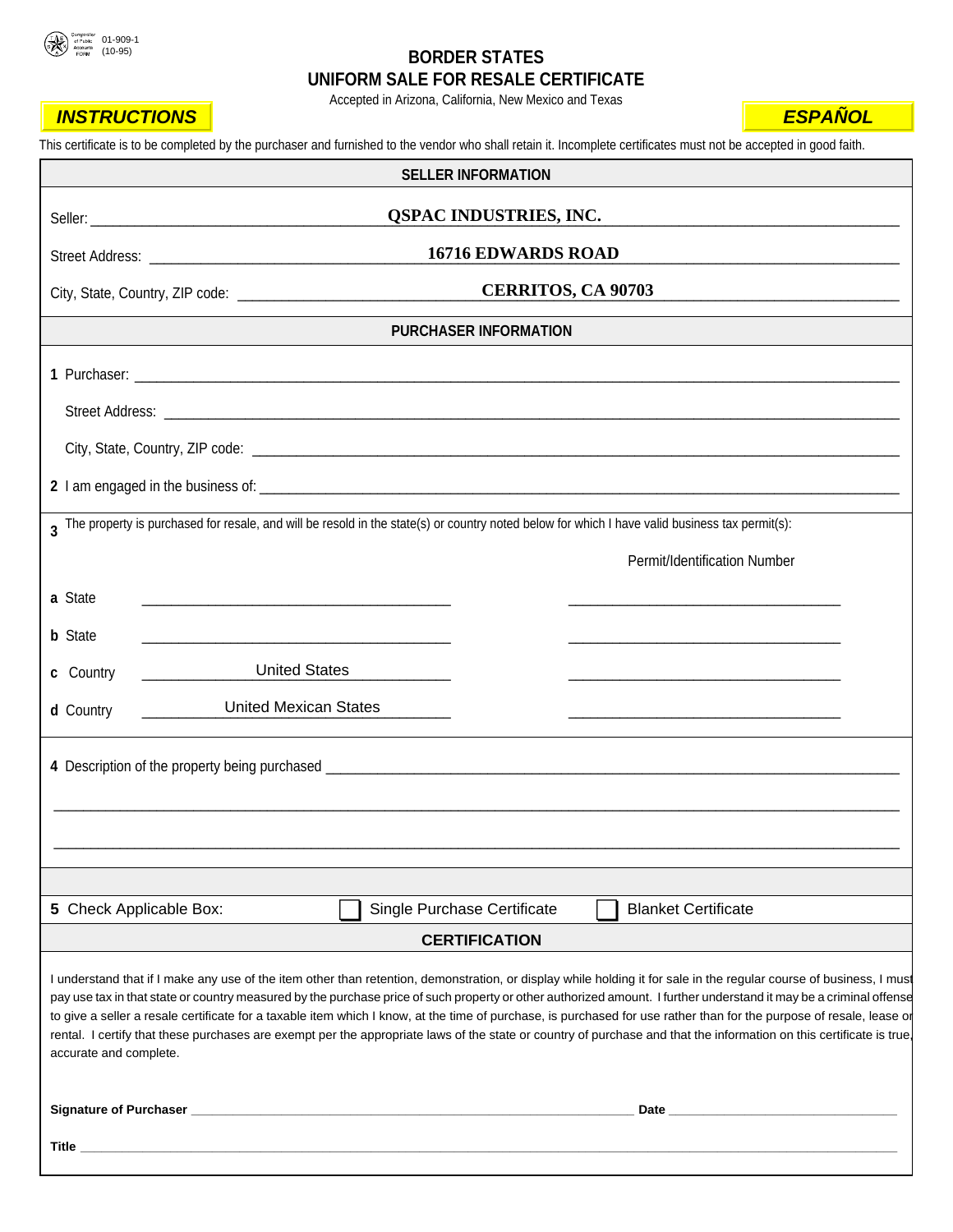### <span id="page-1-0"></span>**[Back to Form](#page-0-0)**

## **BORDER STATES UNIFORM SALE FOR RESALE CERTIFICATE**

The four border states of Arizona, California, New Mexico and Texas, together with the United Mexican States have formed the Border States Caucus to work out programs to promote trade in the southwest region of the United States of America in accordance with the objectives set out under NAFTA. The caucus has developed the attached certificate to simplify transactions in accordance with the objectives set out under the NAFTA Agreement in the border area. Businesses buying goods for resale in these states or the northern border strip and border region of Mexico which will be transported across state and/or national borders may use this certificate in lieu of a state resale certificate. Goods are materials and other tangible property. The certificate must be completed by the buyer and given to the seller. The seller must retain this document as part of its accounting records. The seller must not accept and incomplete document as it may be invalid. Similarly the seller must insure the claim is applicable, that is , the type of goods fits the description of the purchaser's business and are likely for resale in that business, Laws vary by jurisdiction so that misuse of this certificate by a purchaser may be a criminal offense or a civil penalty. Regardless, all competent authorities of the respective jurisdictions will actively validate use of this certificate and vigorously pursue appropriate legal action for its misuse. If you believe this purchase is tax exempt for other reasons than resale you must use the local state form to claim that exemption.

## **SELLER INFORMATION**

Enter the name and address of the seller at the top of the form.

### **PURCHASER INFORMATION**

1. Enter your business name and address exactly as shown on the State or Federal Business Tax Permit for the business which is reselling these goods. Business tax permit means the license or registration provided by the jurisdiction for sales, transaction privilege, gross receipts or value added taxes. United States purchasers enter both your state business permit number and your federal taxpayer identification number. The United States taxpayer identification number is either your FEIN (federal employer identification number) or your SSN (social security number) if you do not have employees. The United Mexican States taxpayer number is the RFC (federal taxpayers registry). The following describes the state taxes and their license or permit numbering which apply to this form.

| <b>STATE/COUNTRY</b>         | <b>TYPE OF TAX</b>               | <b>TYPE OF LICENSE/PERMIT/NUMBER ISSUED</b> |
|------------------------------|----------------------------------|---------------------------------------------|
| Arizona                      | <b>Transaction Privilege Tax</b> | <b>Transaction Privilege Tax License</b>    |
| California                   | Sales Tax                        | Sales Tax License                           |
| New Mexico                   | Gross Receipts Tax               | Taxpayer Identification number              |
| Texas                        | Sales Tax                        | <b>Texas Taxpayer Number</b>                |
| <b>United Mexican States</b> |                                  | Federal Taxpayers Registry (RFC)            |
| United States of America     |                                  | Taxpayer Identification number (TIN)        |
|                              |                                  |                                             |

- 2. You must describe the nature of your business so the seller can determine that your purchase for resale is valid.
- 3. If you are purchasing goods for resale in more than one state or country enter the name and permit number on the line provided for each jurisdiction. On lines 3a an 3b, enter the state and your permit or identification number of each state to which these goods are being shipped for resale. If you will be reselling these goods in more than two states use another copy of this form for the additional state information. On line 3c, if you are a U. S. Business, enter your U. S. taxpayer identification number. On line 3d, if you are a Mexican Business enter you Federal Taxpayers Registry.
- 4. Describe the goods being purchased.
- 5. Check the box indicating if this certificate applies to this single purchase or for a series of purchases. You man elect to file a blanket certificate if you will be buying the same material from the same vendor for resale at the same location over a period of time. Do not check this box unless you expect to make repeated purchases. **Note:** Some states limit the length of period one certificate can cover. Call your local agent or tax authority for information.

### **CERTIFICATION**

By completing and signing this certificate you are attesting to the validity of the document. Buyers should understand that if they later use the property purchased for resale for their own use it will be subject to local use or related taxes. Exemption certificates accepted by United States vendors from Mexican merchants must have a copy of their duly authorized Mexican Registration Form.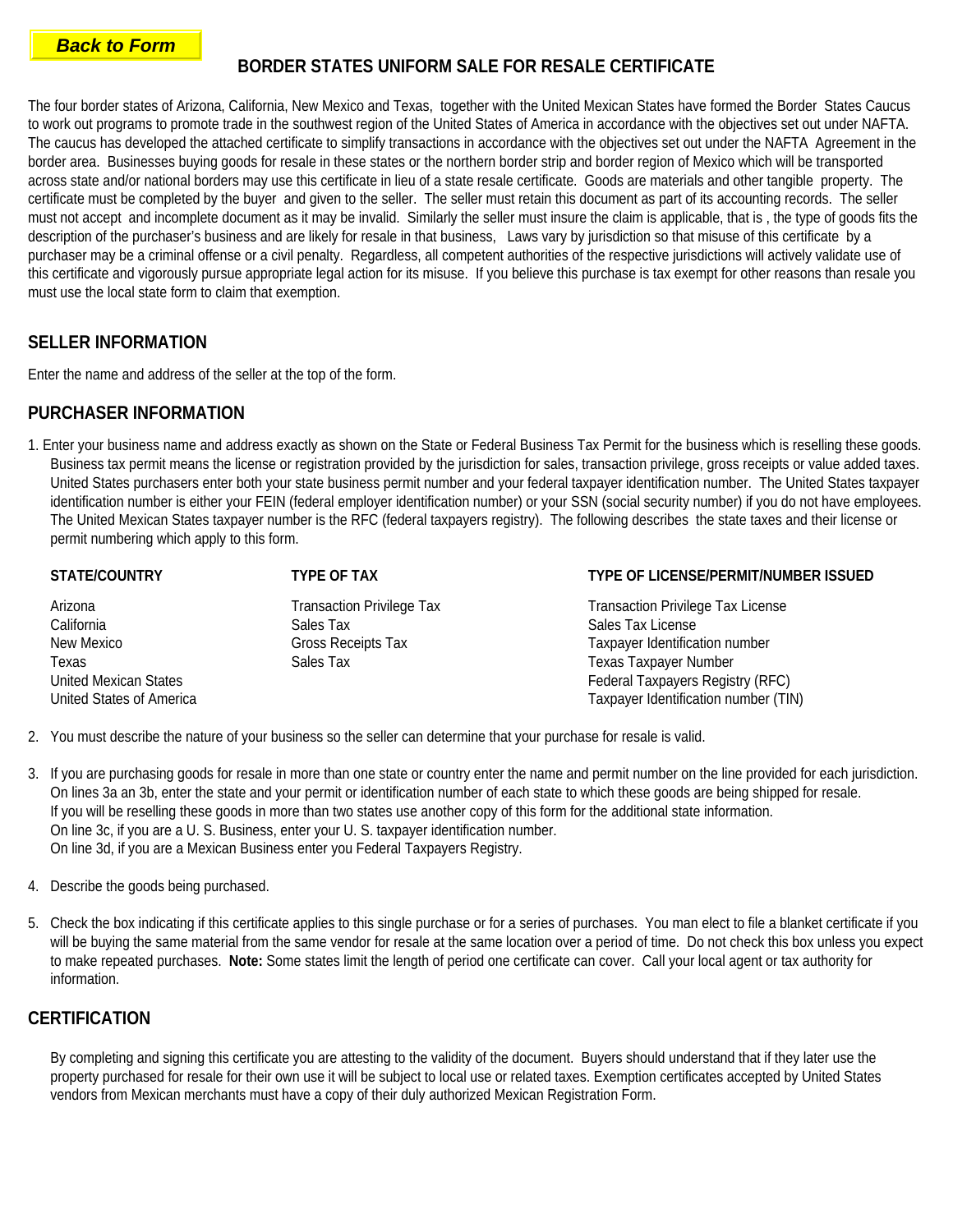<span id="page-2-0"></span>

### **CERTIFICADO UNIFORME DE VENTAS DESTINADAS A LA REVENTA EN LOS ESTADOS FRONTERIZOS**

Válido en Arizona, California, Nuevo Mexico y Texas

| <b>INSTRUCCIÓNES</b>                                                                                                                                                                                                                                                                                                                                                                                                                                                                                                                                                                                                                                                                                                                                                                                                                                                                                                                                                | <b>ENGLISH</b>                   |
|---------------------------------------------------------------------------------------------------------------------------------------------------------------------------------------------------------------------------------------------------------------------------------------------------------------------------------------------------------------------------------------------------------------------------------------------------------------------------------------------------------------------------------------------------------------------------------------------------------------------------------------------------------------------------------------------------------------------------------------------------------------------------------------------------------------------------------------------------------------------------------------------------------------------------------------------------------------------|----------------------------------|
| Este certificado deberá ser llenado por el comprador, el cual deberá entregarlo al vendodor. El vendedor está obligado a conservar copia de este cerificado. El certificado que no sea<br>llenado en su totalidad no será aceptado.                                                                                                                                                                                                                                                                                                                                                                                                                                                                                                                                                                                                                                                                                                                                 |                                  |
| <b>INFORMACIÓN DEL VENDEDOR</b>                                                                                                                                                                                                                                                                                                                                                                                                                                                                                                                                                                                                                                                                                                                                                                                                                                                                                                                                     |                                  |
| <b>QSPAC INDUSTRIES, INC.</b>                                                                                                                                                                                                                                                                                                                                                                                                                                                                                                                                                                                                                                                                                                                                                                                                                                                                                                                                       |                                  |
| <b>16716 EDWARDS ROAD</b>                                                                                                                                                                                                                                                                                                                                                                                                                                                                                                                                                                                                                                                                                                                                                                                                                                                                                                                                           |                                  |
| <b>CERRITOS, CA 90703</b>                                                                                                                                                                                                                                                                                                                                                                                                                                                                                                                                                                                                                                                                                                                                                                                                                                                                                                                                           |                                  |
| <b>INFORMACIÓN DEL COMPRADOR</b>                                                                                                                                                                                                                                                                                                                                                                                                                                                                                                                                                                                                                                                                                                                                                                                                                                                                                                                                    |                                  |
|                                                                                                                                                                                                                                                                                                                                                                                                                                                                                                                                                                                                                                                                                                                                                                                                                                                                                                                                                                     |                                  |
|                                                                                                                                                                                                                                                                                                                                                                                                                                                                                                                                                                                                                                                                                                                                                                                                                                                                                                                                                                     |                                  |
|                                                                                                                                                                                                                                                                                                                                                                                                                                                                                                                                                                                                                                                                                                                                                                                                                                                                                                                                                                     |                                  |
|                                                                                                                                                                                                                                                                                                                                                                                                                                                                                                                                                                                                                                                                                                                                                                                                                                                                                                                                                                     |                                  |
| 3 Los bienes que ampara este certificado son adquiridos para su posterior venta en el(los) estado(s) o en el páis que se indica(n) a continuación y<br>en el(los) que cuento con un registro fiscal para la realización de actividades empresariales.                                                                                                                                                                                                                                                                                                                                                                                                                                                                                                                                                                                                                                                                                                               | Registro/Número de identificaión |
| a Estado                                                                                                                                                                                                                                                                                                                                                                                                                                                                                                                                                                                                                                                                                                                                                                                                                                                                                                                                                            |                                  |
| <b>b</b> Estado                                                                                                                                                                                                                                                                                                                                                                                                                                                                                                                                                                                                                                                                                                                                                                                                                                                                                                                                                     |                                  |
| Estados Unidos de América<br>c Páis                                                                                                                                                                                                                                                                                                                                                                                                                                                                                                                                                                                                                                                                                                                                                                                                                                                                                                                                 |                                  |
| <b>Estados Unidos Mexicanos</b><br>d Páis                                                                                                                                                                                                                                                                                                                                                                                                                                                                                                                                                                                                                                                                                                                                                                                                                                                                                                                           |                                  |
|                                                                                                                                                                                                                                                                                                                                                                                                                                                                                                                                                                                                                                                                                                                                                                                                                                                                                                                                                                     |                                  |
|                                                                                                                                                                                                                                                                                                                                                                                                                                                                                                                                                                                                                                                                                                                                                                                                                                                                                                                                                                     |                                  |
|                                                                                                                                                                                                                                                                                                                                                                                                                                                                                                                                                                                                                                                                                                                                                                                                                                                                                                                                                                     |                                  |
| 5 Indique el cuadro que corresponda<br>Tiempo indefindo<br>Una compra                                                                                                                                                                                                                                                                                                                                                                                                                                                                                                                                                                                                                                                                                                                                                                                                                                                                                               |                                  |
| <b>CERTIFICACIÓN</b>                                                                                                                                                                                                                                                                                                                                                                                                                                                                                                                                                                                                                                                                                                                                                                                                                                                                                                                                                |                                  |
| Declaro bajo protesta de decir verdad, que si con anterioridad a la venta del bien en el curso normal del negocio éste se destina a un uso diferente al de su custodia, demostración o exhibición,<br>estaré obligado al pago del impuesto correspondiente del estado o del páis de que se trate, calculado con base en el precio de adquisición u otro monto que corresponda. Asimismo,<br>es de mi conocimiento que puede constituir un delito de carácter federal el proporcionar este certificado a un vendedor cuando al momento de la compra se tenga conocimiento de que<br>los bienes no se destinarán a la reventa, arrendamiento financiero u arrendamiento. Asimismo, certifico que las compras descritas anteriomente se encuentran exentas de impuestos<br>de conformidad con las leyes de las distintas jurisdicciones de los estados o páis en que se adquieran, y que la información contenida en este certificado es verdadera, exacta y completa. |                                  |
|                                                                                                                                                                                                                                                                                                                                                                                                                                                                                                                                                                                                                                                                                                                                                                                                                                                                                                                                                                     |                                  |
|                                                                                                                                                                                                                                                                                                                                                                                                                                                                                                                                                                                                                                                                                                                                                                                                                                                                                                                                                                     |                                  |